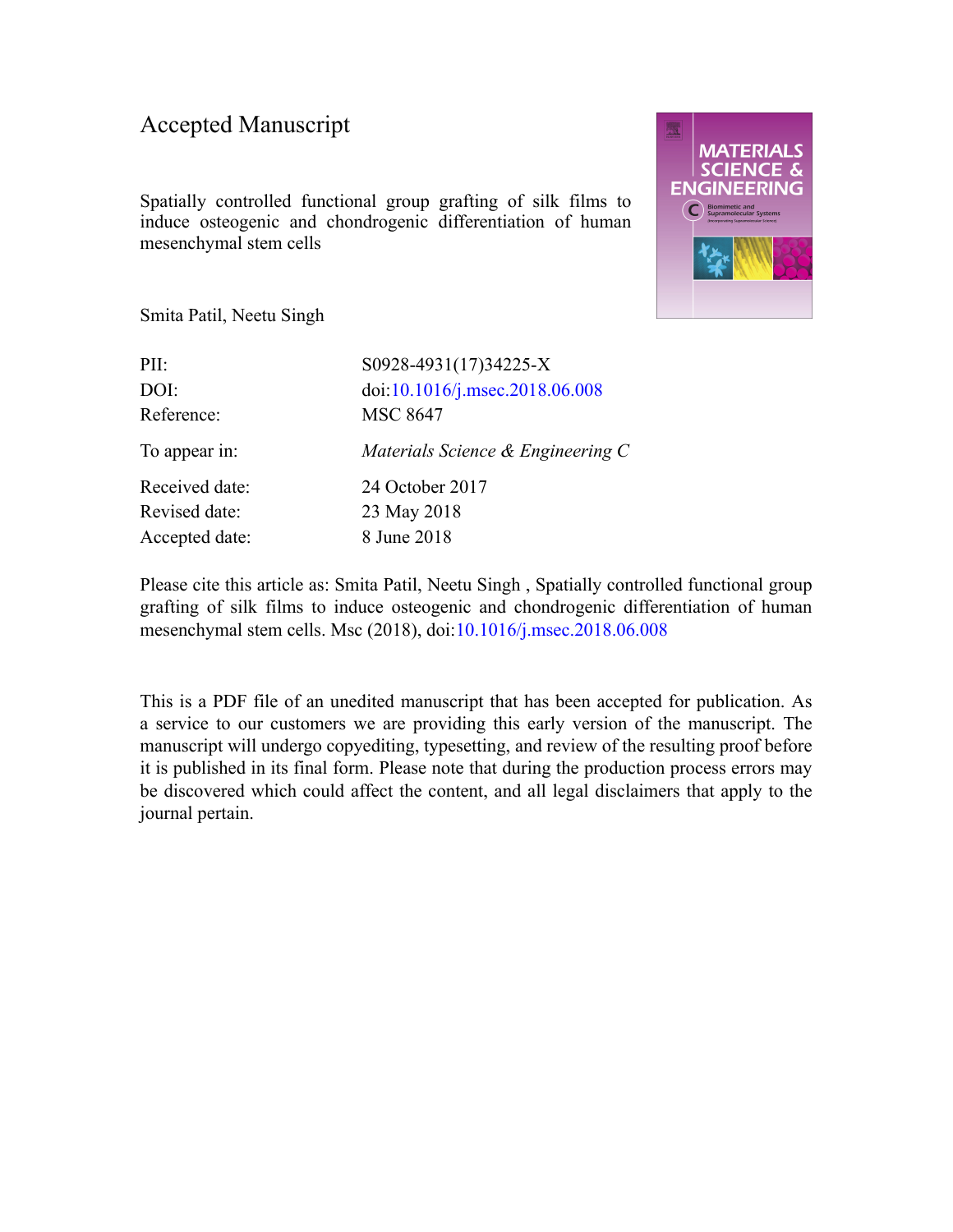## **ACCEPTED MANUSCRIPT**

#### **Spatially Controlled Functional Group Grafting of Silk Films to Induce**

#### **Osteogenic and Chondrogenic Differentiation of Human Mesenchymal Stem**

**Cells**

*Smita Patil<sup>1</sup> , Neetu Singh1,2,\**

<sup>1</sup>Centre for Biomedical Engineering, Indian Institute of Technology Delhi, Hauz Khas, 110016,

India

<sup>2</sup>Biomedical Engineering Unit, All India Institute of Medical Sciences, New Delhi 110029, India

*\*Corresponding author: sneetu@cbme.iitd.ac.in*

**CCEPTED**